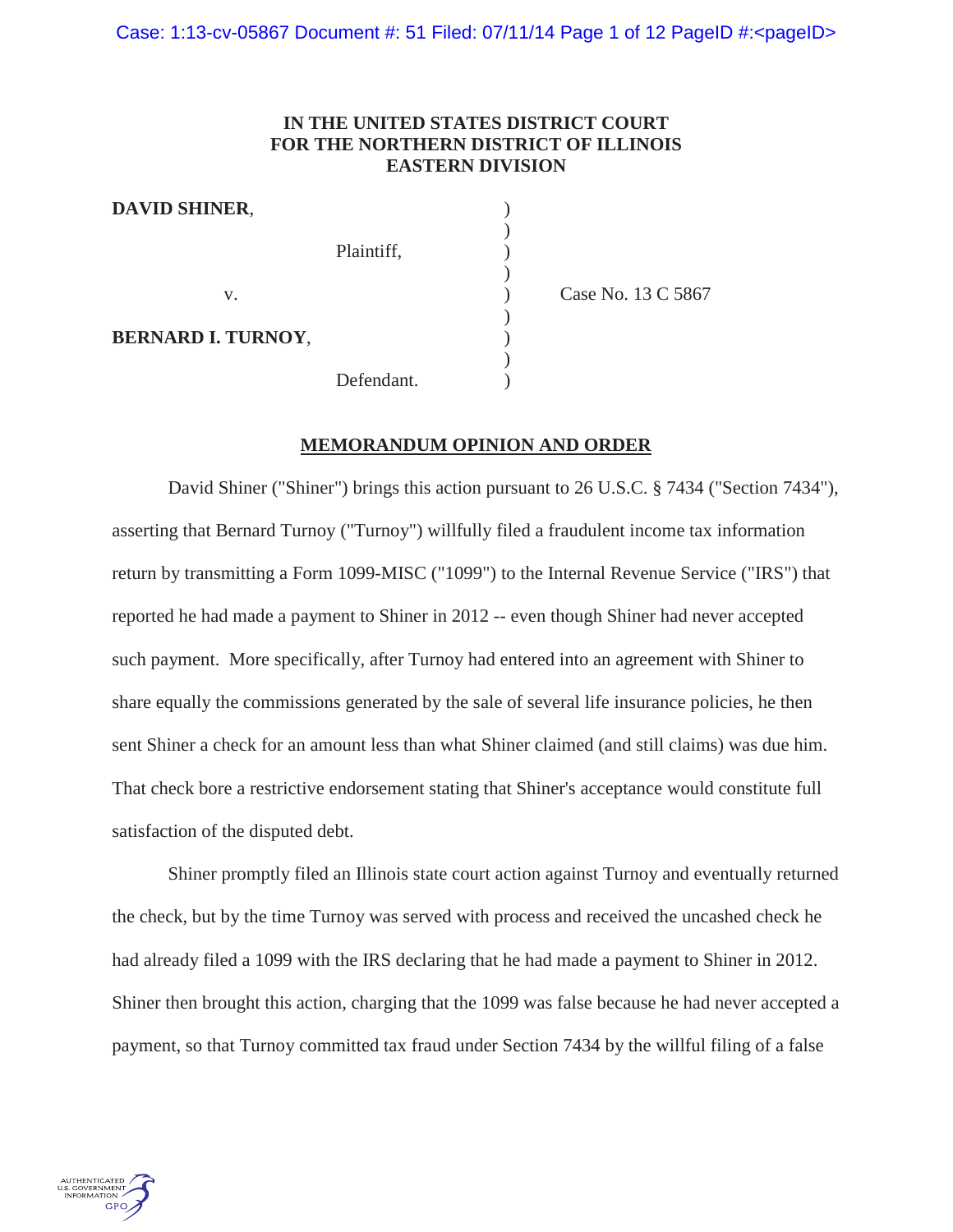### Case: 1:13-cv-05867 Document #: 51 Filed:  $07/11/14$  Page 2 of 12 PageID #:<pageID>

information return. Shiner and Turnoy have now filed cross-motions for summary judgment under Fed. R. Civ. P. ("Rule") 56.

At the outset it should be noted that Turnoy and Shiner have wasted a great deal of effort in their memoranda disputing how much Turnoy actually owed Shiner under their agreement (T. Mem. 5-7, 13-14; S. R. T. Mem. 5-7; S. Mem. 5; T. R. S. Mem. 4).<sup>1</sup> Both parties are still embroiled in their state court battle over the amount of commissions Turnoy owed Shiner, but this case focuses solely on whether the 1099 accurately reflected that Turnoy made a payment to Shiner in 2012 and whether Turnoy believed that the form was true when he filed it. Irrelevant to those questions is whether the amount Turnoy offered to Shiner satisfied -- or even whether Turnoy believed that it satisfied -- the underlying debt. Hence this opinion expresses no view on the amount of commissions due to Shiner under his agreement with Turnoy.

Here the undisputed material facts reveal that because of the restrictive endorsement that Turnoy chose to place on his check, (1) it did not qualify as a bona fide payment to Shiner and (2) Turnoy had no good faith basis to believe that he had made such a payment when he filed the 1099. By filing a form that purported to be true without actually believing it, Turnoy willfully filed a false information return in violation of Section 7434. Accordingly Shiner's motion for summary judgment is granted, and Turnoy's corresponding motion must be and is denied.

<sup>&</sup>lt;sup>1</sup> Abbreviations "S." for "Shiner" and "T." for Turnoy are used in citations throughout this opinion. Thus Shiner and Turnoy's memoranda in support of their respective motions for summary judgment are cited "S. Mem. --" and "T. Mem. --". Responses to those memoranda use the abbreviation of the memorandum to which they respond preceded by "x R.," with the "x" denoting the author of the response. Exhibits submitted by Shiner are cited "Ex. --," while Turnoy inexplicably gives identical designations to certain different exhibits (see n.3). Turnoy's LR 56.1(a)(3) statement in support of his motion for summary judgment is cited "T. St.  $\P$ --". When this opinion cites to Turnoy's statement of facts, any citation to Shiner's response is omitted if that response simply admits the alleged facts.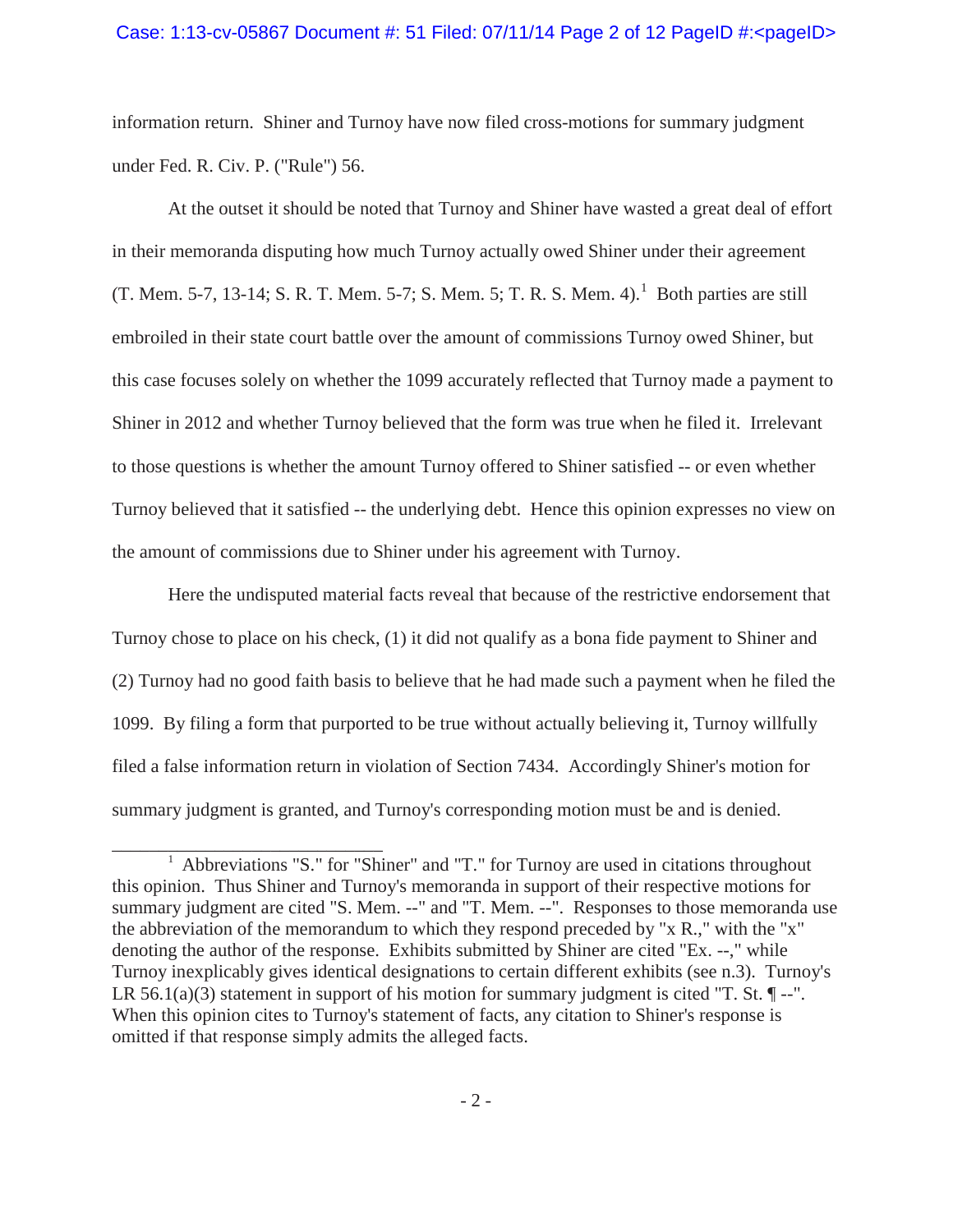# **Background**

Shiner and Turnoy -- both licensed producers of life insurance products -- entered into an agreement that Turnoy would pay Shiner one half of the commissions generated by the procurement of two life insurance policies that were ultimately issued in November 2012 (T. St. ¶¶ 1-3, 6). Turnoy said that he had received \$298,119.81 in such commissions, but over weeks of increasingly heated correspondence Shiner insisted that the actual amount of commissions (and consequently his share) was significantly higher (T. St. ¶ 7). On December 13, 2012 Shiner sent Turnoy a demand letter, accompanied by a draft complaint for breach of contract, with the letter stating that he would sue if he did not receive additional documentation from Turnoy by December 17 verifying the amount of commissions that were to be divided  $(S. Ex. 18)<sup>2</sup>$  Turnoy responded on December 17 by sending a check to Shiner for \$149,059.91, half of the \$298,119.81 that Turnoy maintains he had received in commissions -- a check that read on the reverse side (at the place for endorsement) that "endorsement constitutes full & absolute release/hold-harmless by Shiner &/or all interested persons/parties; as per cover letter" (S. Ex. 20). Included with the check was a letter (S. Ex. 19) that said in relevant part:

Enclosed you will find my check payable to you  $\dots$  in the sum of one-half (1/2) of the abovementioned gross commissions, same being \$149,059.91. Accordingly, this sum will be reported and a corresponding 1099 generated indicating said.

\* \* \*

<sup>&</sup>lt;sup>2</sup> Shiner and Turnoy dispute a number of facts related to the commissions Turnoy received and the representations that he made to Shiner about them (T. St. ¶¶ 8-11; S. R. T. St. ¶¶ 8-11), but none of those disputes are material to the disposition of this case. For purposes of this opinion it suffices to find (and Turnoy cannot dispute) that Turnoy was fully aware, when he sent the check to Shiner, that he was offering less than the amount Shiner had said he was willing to accept.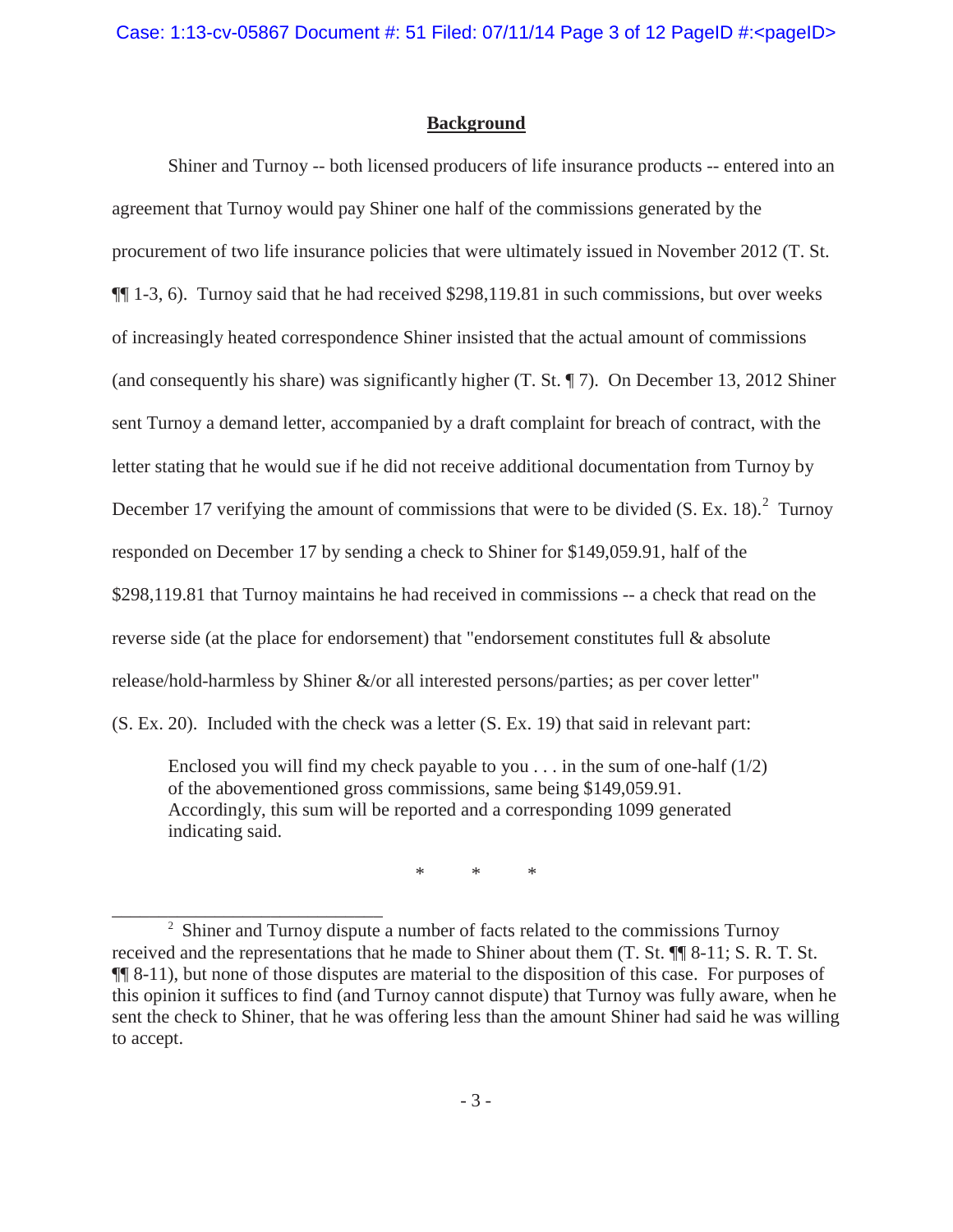Your acceptance and the negotiation of the above referenced check [#8171] and payment to you thereby shall also serve as a full, complete and absolute release / hold-harmless from any obligations and/or all liabilities on my part....

On the next day Shiner filed a lawsuit in the Circuit Court of Cook County, charging Turnoy with breach of contract (T. St. ¶ 13). Turnoy was not served until January 30, 2013 (S. Ex. 24 ¶ 6), and Shiner neither deposited nor negotiated the check. With Shiner's state action against Turnoy then pending (as it still is today), Shiner ultimately returned the check to Turnoy in August 2013 (T. Ex. B ¶ 4).

Turnoy told his accountant Michael Weisberg ("Weisberg") that he had sent Shiner a check for \$149,059.91 in late December 2012 (T. Ex. B ¶ 4), but he did not inform Weisberg that Shiner disputed the amount of payment or that the check contained a restrictive endorsement (S. Ex. 25 ¶ 2). Weisberg advised Turnoy that pursuant to the Internal Revenue Code he was required to file a 1099 as to Shiner no later than January 31, 2013 (T. St. ¶¶ 14-15). At Turnoy's direction Weisberg then prepared and filed a 1099 in the amount of \$149,059.91, and he sent a copy to Shiner on January 25, 2013 (id.). Turnoy maintained sufficient funds in his bank account to cover the check until late February 2013 (T. R. Ex. A  $\P$  4).<sup>3</sup> Shiner brought this

<sup>&</sup>lt;sup>3</sup> As n.1 has foreshadowed, the "R." in the text's citation denotes a Turnoy exhibit attached to his responsive memorandum. To turn to the possible substantive significance of what has just been said in the text, Shiner attempts to show that Turnoy never believed Shiner would accept the check by pointing to the fact that in late February 2013 Turnoy's bank account balance fell below the \$149,059.91 figure needed to cover the check (S. Mem. 8-9). Although Turnoy's account activity in that regard may evidence the belief that he held in February, he was unquestionably already aware that Shiner had refused to accept his check by no later than January 30, the date on which he was served with Shiner's breach of contract complaint. But that does not ultimately help Shiner, for what is at issue here is what Turnoy believed when he filed the 1099 on January 25, 2013 -- before he received service of process in the state court lawsuit or made significant withdrawals from his bank account -- so that evidence of Turnoy's belief after January 25 cannot control. Nor can Shiner's attempt to use the fact that Turnoy has not corrected (continued)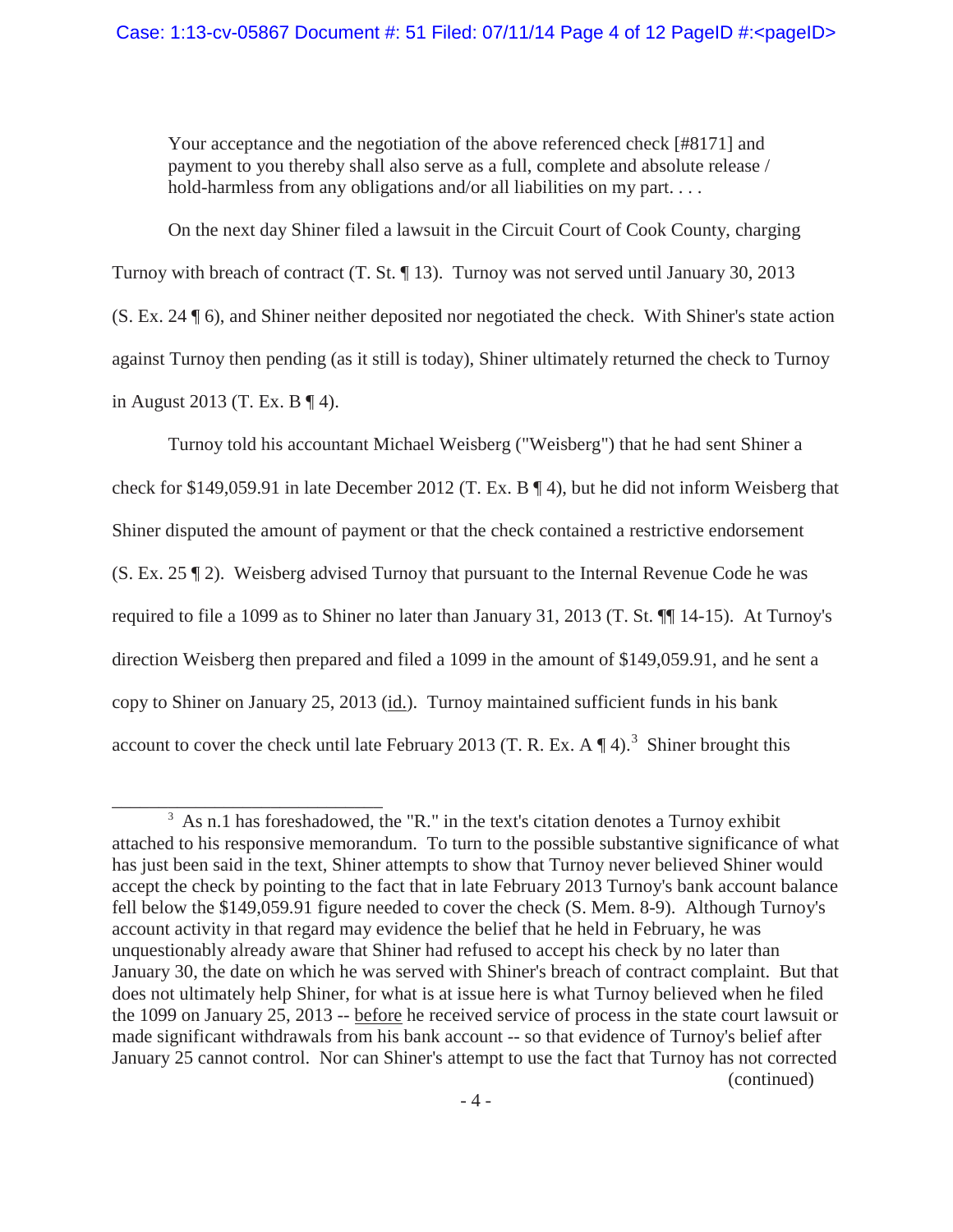action in August 2013 charging (1) that the 1099 was false because Shiner never accepted the check and (2) that Turnoy violated Section 7434 by willfully filing an inaccurate information return.

## **Summary Judgment Standard**

Every Rule 56 movant bears the burden of establishing the absence of any genuine issue of material fact (Celotex Corp. v. Catrett*,* 477 U.S. 317, 322-23 (1986)). For that purpose courts consider the evidentiary record in the light most favorable to nonmovants and draw all reasonable inferences in their favor (Lesch v. Crown Cork & Seal Co.*,* 282 F. 3d 467, 471 (7th Cir. 2002)). Courts "may not make credibility determinations, weigh the evidence, or decide which inferences to draw from the facts" in resolving motions for summary judgment (Payne v. Pauley, 337 F.3d 767, 770 (7th Cir. 2003)). But a nonmovant must produce more than "a mere scintilla of evidence" to support the position that a genuine issue of material fact exists, and "must come forward with specific facts demonstrating that there is a genuine issue for trial" (Wheeler v. Lawson*,* 539 F.3d 629, 634 (7th Cir. 2008)). Ultimately summary judgment is warranted only if a reasonable jury could not return a verdict for the nonmovant (Anderson v. Liberty Lobby, Inc.*,* 477 U.S. 242, 248 (1986)).

As with any summary judgment motion, this opinion accepts each nonmovant's version of any disputed facts, but only so long as it is supported by record evidence. Where as here cross-motions for summary judgment are involved, the principles of Rule 56 demand a dual perspective that this Court has sometimes described as Janus-like: As to each motion the

<sup>(</sup>footnote continued)

or withdrawn the 1099 be used to demonstrate Turnoy's bad faith (S. Mem. 8-9), for Turnoy's actions or inaction months after filing the 1099 do not necessarily establish his belief at the time he filed it in January 2013.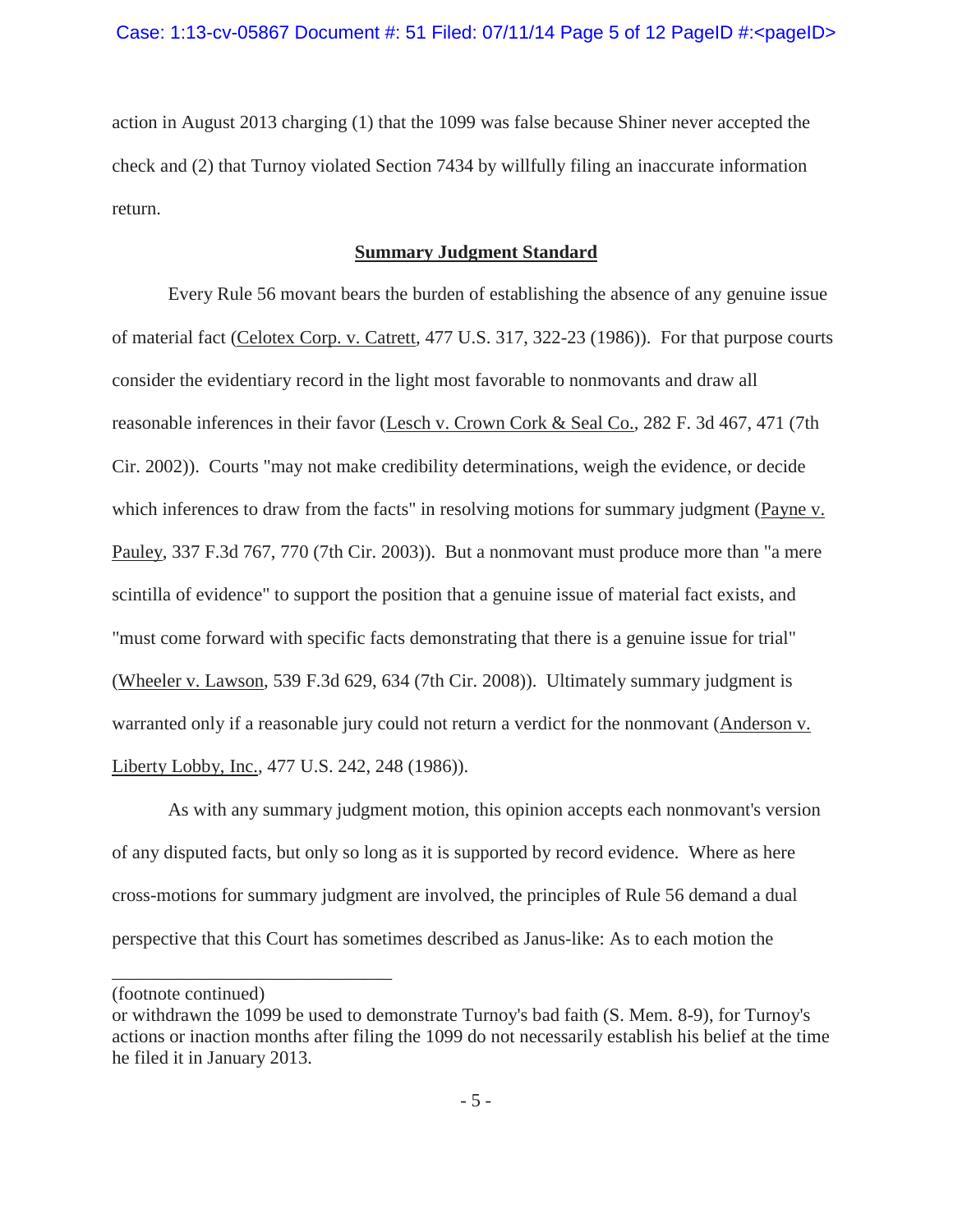nonmovant's version of any disputed facts must be credited, a stance that sometimes causes the denial of both motions. But that potential for such a dual denial is not actualized here, for the underlying material facts are not in dispute.

# **Accuracy of a 1099 Within the Meaning of Section 7434**

Shiner filed suit here against Turnoy, asserting his liability under Section 7434(a):

If any person willfully files a fraudulent information return with respect to payments purported to be made to any other person, such other person may bring a civil action for damages against the person so filing such return.

Section 7434 "creates a private right of action against anyone who 'willfully files a fraudulent information return with respect to payments purported to be made' to the plaintiff" (Cavoto v. Hayes, 634 F.3d 921, 923 (7th Cir. 2011) (per curiam). Shiner argues that the 1099 was false because Turnoy never actually paid Shiner the \$149,059.91 in 2012 (S. Mem. 8-9). This Court agrees for reasons that are set out more fully below.

It is true that Shiner never cashed the check and ultimately returned it to Turnoy -- but checks are usually considered taxable income when received, regardless of whether they are actually cashed (Walter v. United States, 148 F.3d 1027, 1029 (8th Cir. 1998) and Kahler v. Comm'r, 18 T.C. 31, 34-35 (1952) are just two of the many cases so holding). Individuals who do not accept payment may still be in "constructive receipt" of the income as defined by Treas.

Reg. § 1.451-2(a):

Income although not actually reduced to a taxpayer's possession is constructively received by him in the taxable year during which it is credited to his account, set apart for him, or otherwise made available so that he may draw upon it at any time, or so that he could have drawn upon it during the taxable year if notice of intention to withdraw had been given. However, income is not constructively received if the taxpayer's control of its receipt is subject to substantial limitations or restrictions.

-6-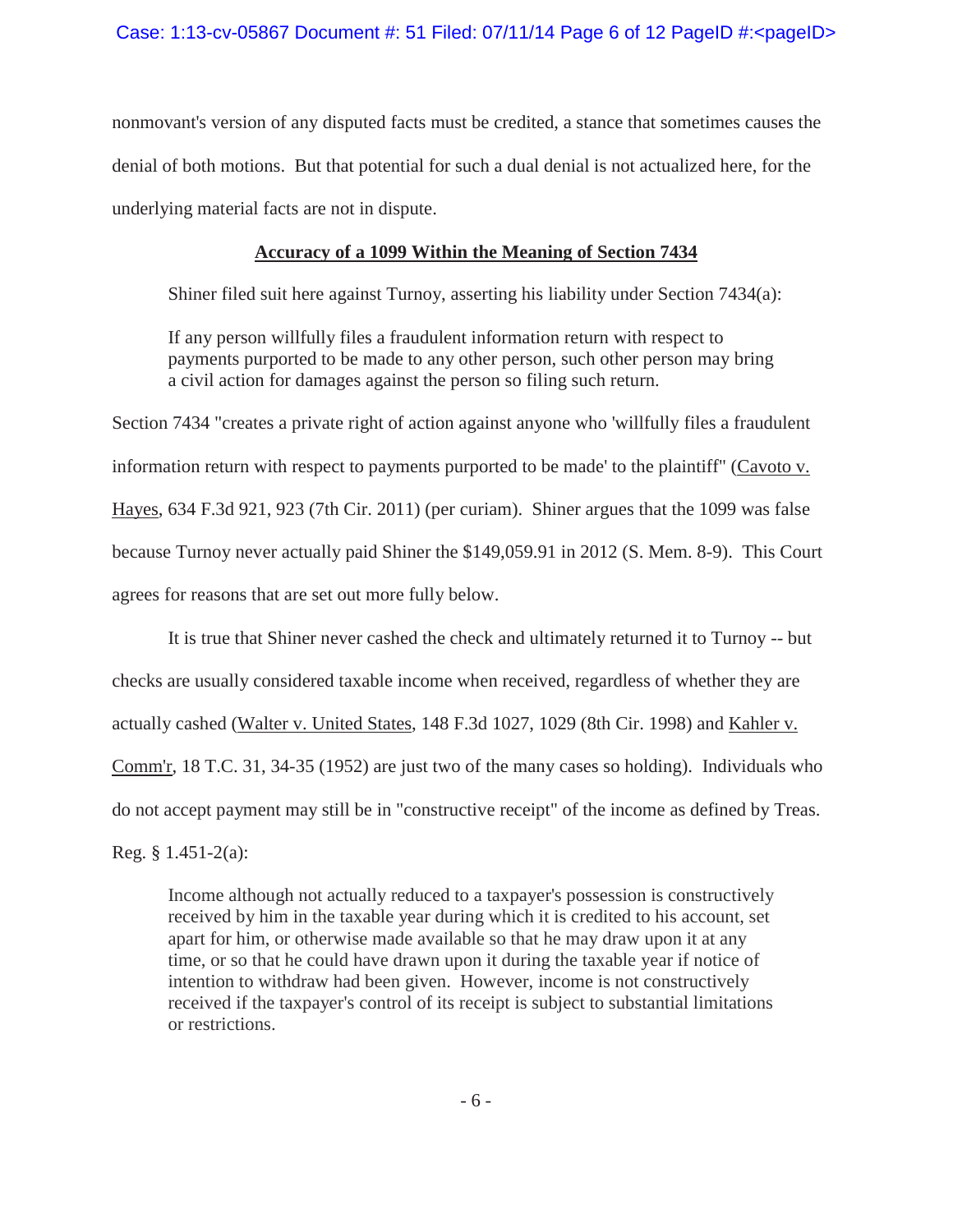#### Case: 1:13-cv-05867 Document #: 51 Filed:  $07/11/14$  Page 7 of 12 PageID #:<pageID>

Shiner contends that the restrictive endorsement language placed on the check and the accompanying cover letter qualify as "substantial limitations or restrictions" (S. Mem. 7). In that respect he points to Treas. Reg. § 1.6041-1(h), which specifically defines when a payment is deemed to have been made in terms of an information return such as the 1099 at issue here:

For purposes of a return of information, an amount is deemed to have been paid when it is credited or set apart to a person without any substantial limitation or restriction as to the time or manner of payment or condition upon which payment is to be made, and is made available to him so that it may be drawn at any time, and its receipt brought within his own control and disposition.

Whether there is a condition upon which payment is to be made is essentially the same question as whether the creditor has the legal right to refuse to accept that payment (see Bones v. Comm'r, 4 T.C. 415, 420 (1944)). Normally creditors do not have the right to refuse or delay their acceptance of a check for tax purposes, and so they are in constructive receipt from the time they receive the check. When there is a dispute over the underlying debt for which a check purports to be in full satisfaction, however, the placement of a restrictive endorsement on that check imposes a condition upon its acceptance and gives the creditor a legal right to reject the condition by refusing the check. In such situations receiving a check with a restrictive endorsement does not constitute constructive receipt, and no payment will be considered as having been made unless and until the check is actually accepted.

Shiner's situation is directly analogous to that of the taxpayer in Bones, who refused to accept a check with a restrictive endorsement because he reasonably believed that doing so would compromise his legal position as to the underlying debt. Bones held that because there was a condition placed on the taxpayer's acceptance of the check, he had a legal right to refuse to accept it and was therefore not in constructive receipt of the payment (4 T.C. at 419-21). In the same way, when Turnoy included a restrictive endorsement on his check to Shiner he

-7-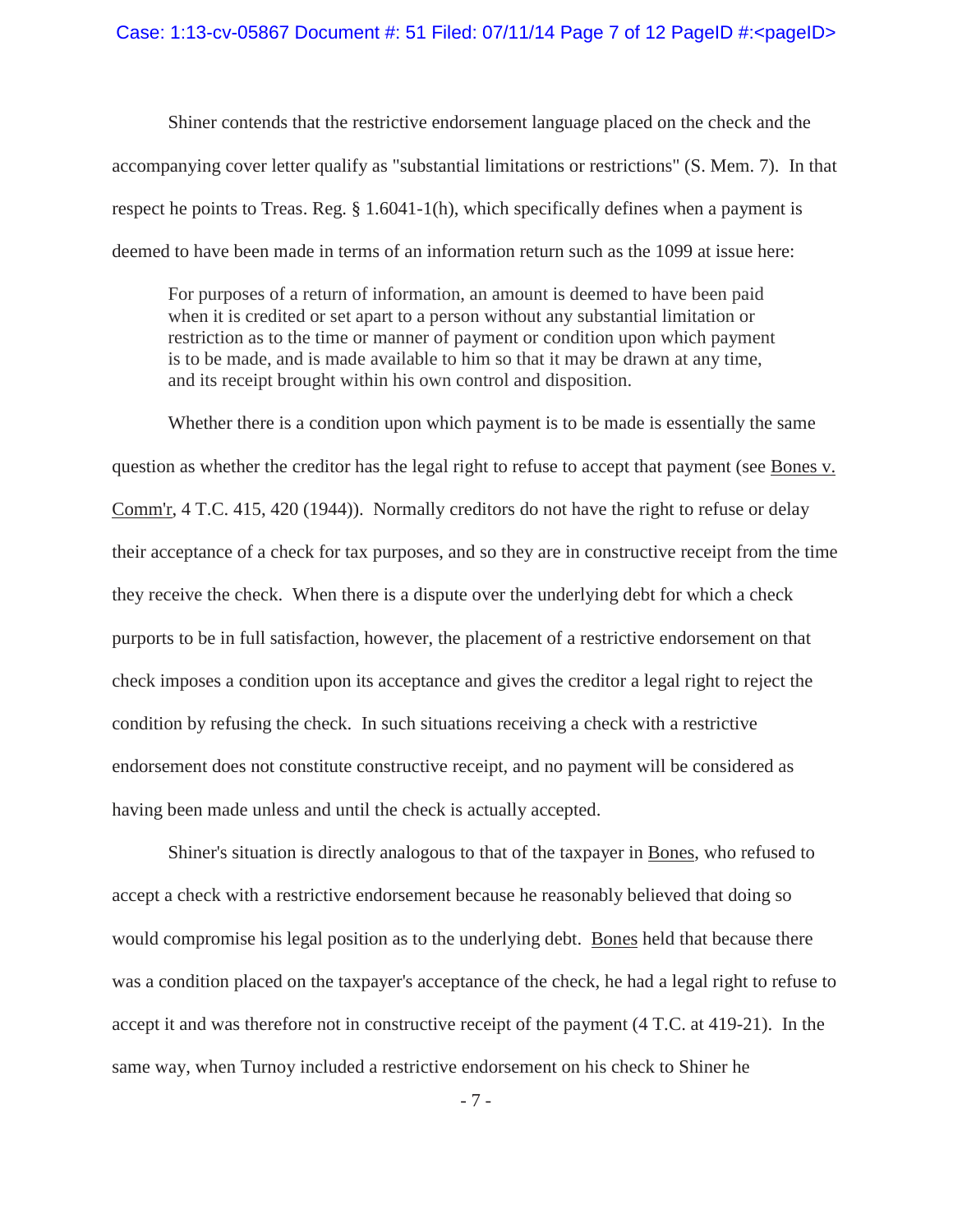# Case: 1:13-cv-05867 Document #: 51 Filed: 07/11/14 Page 8 of 12 PageID #:<pageID>

transformed it from a simple payment into an offer of payment subject to a condition. That being so, Turnoy would not actually have made the payment unless Shiner had affirmatively accepted that offer by negotiating the check -- which he did not do.

Turnoy seeks to rely on Stoller v. Comm'r, 46 T.C.M. (CCH) 345 (1983). in which a taxpayer who returned a check because it was not for as much as he believed was owed was found to be in constructive receipt of the payment because his refusal to accept the check was not "pursuant to a reasonable attempt to protect his legal position with respect to any further claims he may have had against" the check's issuer. Despite finding that there was constructive receipt, in that situation, Stoller expressly relied on Bones to reconfirm that:

where a taxpayer demonstrates that his acceptance of a check would compromise his legal posture with respect to a disputed claim, and he refuses to accept the check in a reasonable attempt to protect his legal position with respect to said claim, he will not be deemed to have constructively received the amount tendered and refused.

Unlike the taxpayer in Stoller, but just like the taxpayer in Bones, Shiner could not have accepted his check without jeopardizing his legal position as to the sum he demanded from Turnoy.<sup>4</sup> And that being the case, Shiner was not in constructive receipt of payment from Turnoy in 2012. Turnoy's 1099 reporting that he did pay Shiner was therefore false.

<sup>&</sup>lt;sup>4</sup> Stoller also held that the check at issue in that case would have been constructively received even if it contained restrictive endorsement language because under New York law a party who endorses a check "without prejudice and under protest" reserved "the right to demand any balance which may be due, even though the check purports to represent final payment for services performed." But under Illinois law, negotiating a check under protest makes no difference: If a check is offered subject to a condition, the creditor must either accept the offer with the condition or refuse it -- the "creditor has no right to cash the check and thereby obtain the benefit of such offer without its accompanying burden of compromise" (Quaintance Assocs., Inc. v. PLM, Inc., 95 Ill. App. 3d 818, 822, 420 N.E.2d 567, 570 (1st Dist. 1981)).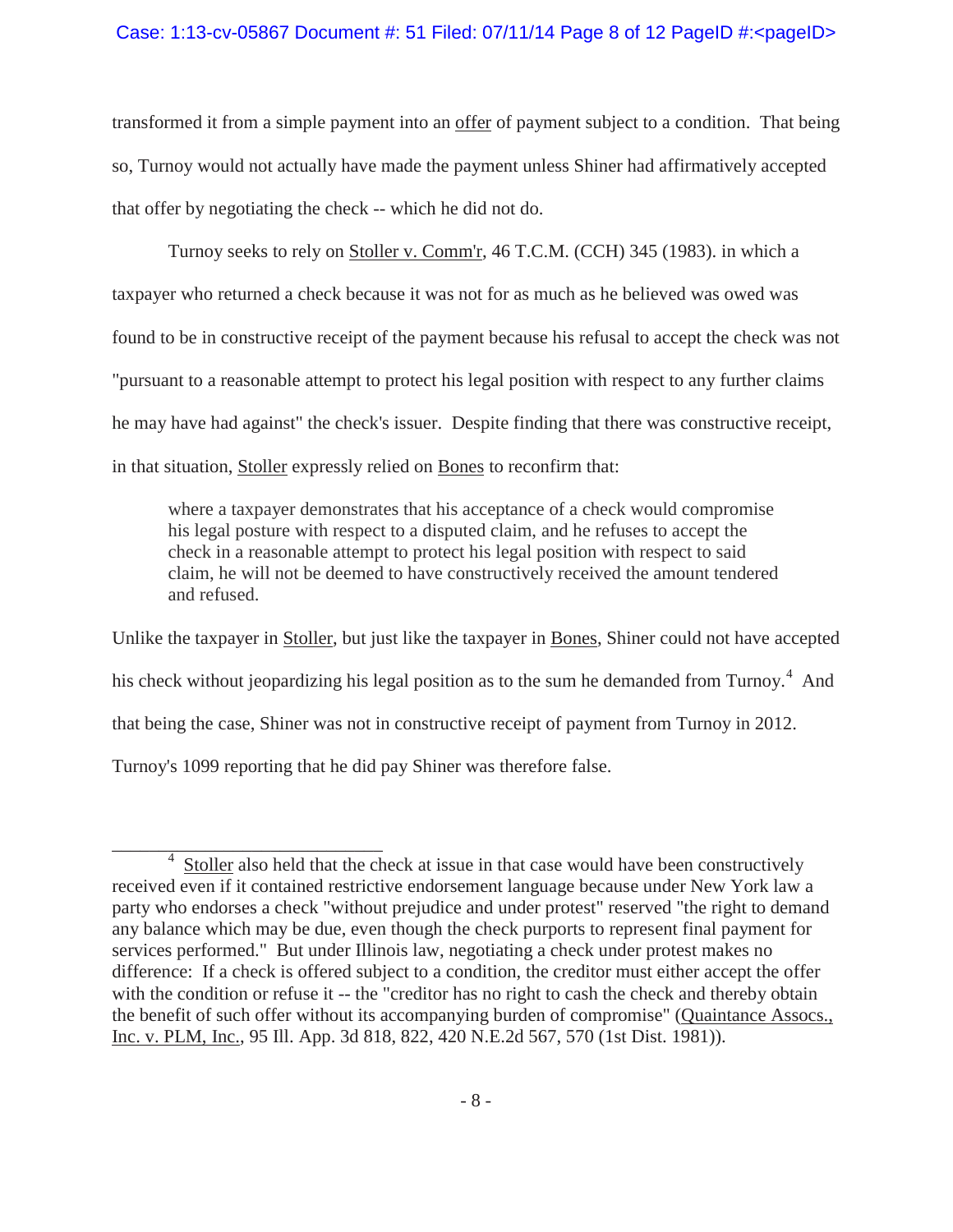### Case: 1:13-cv-05867 Document #: 51 Filed: 07/11/14 Page 9 of 12 PageID #:<pageID>

Turnoy attempts to analogize this case to Bailey v. Shell W. E&P, Inc., 1998 WL 185520 (N.D. Tex. 1998), aff'd without published opinion 170 F.3d 184 (5th Cir. 1999), where the defendant was found not to have violated Section 7434. While district court opinions do not of course create binding precedent, it is worth spending a moment to highlight the clear distinction between Bailey and this case. In Bailey the defendant miscalculated royalty payments that it had made to the plaintiff and filed information returns reporting the amounts that it actually paid rather the amounts that it owed. In finding that the defendant was not liable, Bailey at \*2 (emphasis in original) held that Section 7434:

does not ask whether the amount paid was actually the amount owed. Therefore, it cannot be said that Defendant, on its 1099 Forms, made any misrepresentations at all -- even if it could be shown that the royalties were calculated fraudulently. The filings declare only that certain payments were actually made*,* and it is undisputed that such information was accurate and truthful.

Turnoy properly cites **Bailey** for the proposition that the issue is not whether the amount he reported on the 1099 actually satisfied his underlying debt to Shiner but whether the form accurately reflected the payment he "actually made." But because, as this memorandum opinion has already established, Turnoy's check was not actually a payment to Shiner at all, the 1099 he filed declaring that he had made a payment for \$149,059.91 was false.

## **Willfulness in Filing a False 1099**

Filing an incorrect 1099 does not make Turnoy liable under Section 7434 unless he did so "willfully," which Vandenheede v. Vecchio, 541 F. App'x 577, 580 (6th Cir. 2013) held "in this context 'connotes a voluntary, intentional violation of a legal duty.'" Turnoy is liable under Section 7434 if he intentionally attempted to deceive the IRS by filing the 1099 without believing that it was true.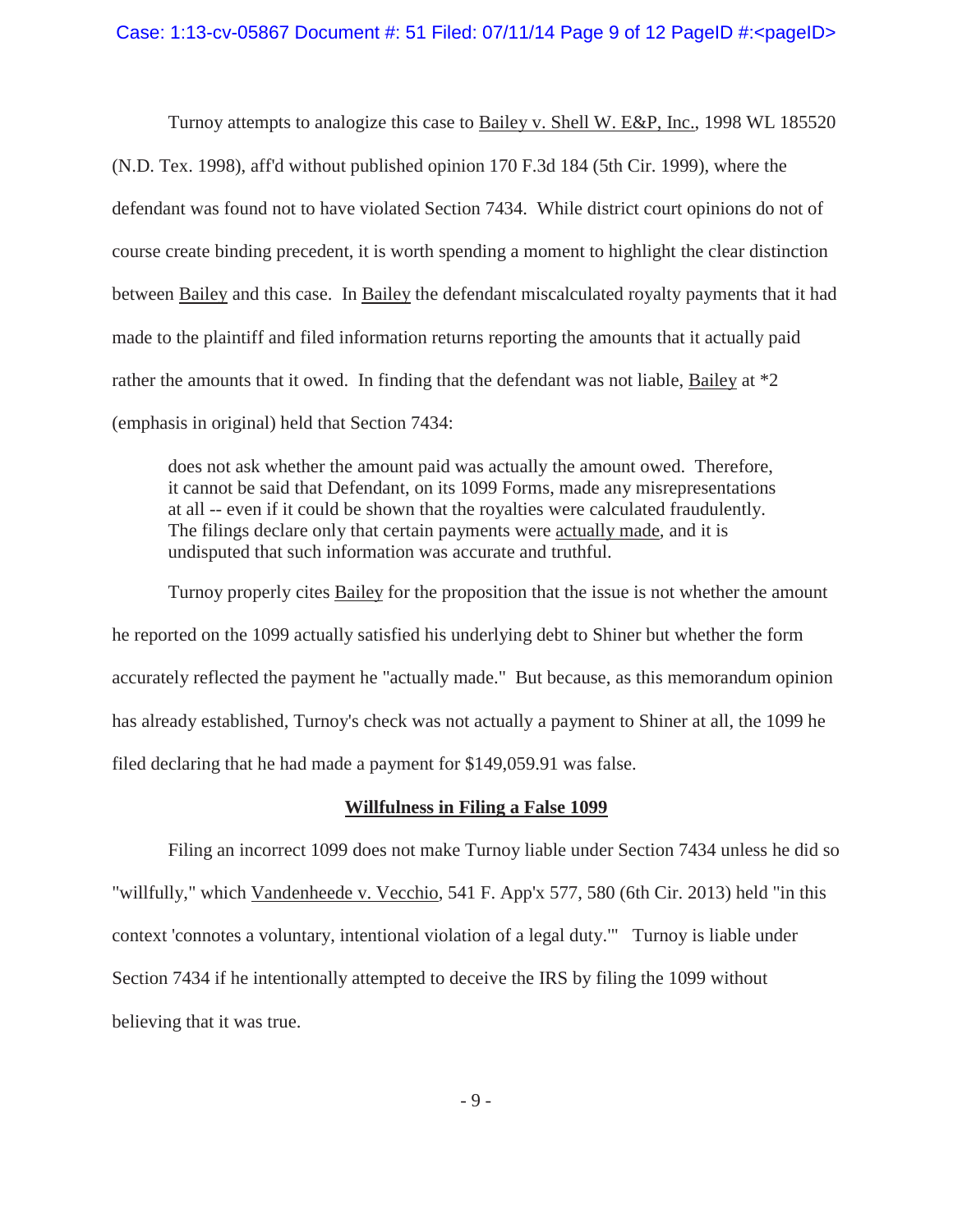## Case: 1:13-cv-05867 Document #: 51 Filed: 07/11/14 Page 10 of 12 PageID #:<pageID>

Even when all evidence is construed in the light most favorable to Turnoy, this Court finds no good faith basis on which he could have believed that he had paid Shiner at the time he filed the 1099. Turnoy then knew that Shiner disputed the amount of the commissions he was owed and had threatened legal action. When Turnoy placed the restrictive endorsement on the check "as an act of self-protection" (T. St. ¶ 12), he explicitly presented Shiner with the option either (1) to reject the proffered payment or (2) to compromise his legal position by accepting it. Turnoy's supposed good-faith belief that he made a payment to Shiner is totally at odds with the intended consequence of including a restricting endorsement: so that Shiner's voluntary acceptance of the proffered check would limit his ability to pursue a greater amount later.

Turnoy contends that he "at the very least had a good-faith belief that he satisfied his debt to Plaintiff with the Check" (T. Mem. 13). In other words, Turnoy takes the position that by sending a check containing a restrictive endorsement he was both making a payment and fully satisfying a disputed debt -- regardless of whether the check was accepted. That preposterous argument is no better than an attempt to have his proverbial cake and eat it too: conditioning the check by inserting a restrictive endorsement, thus expecting to use Shiner's acceptance of the check as protection from future liability, while simultaneously insisting that the check itself constituted payment to Shiner regardless of whether it was actually accepted.

It is particularly disturbing to note that Turnoy is a sophisticated businessman who studied law at Downing College of England's Cambridge University (S. Ex. 22) and who was (at the very least) knowledgeable enough to attach strings to Shiner's acceptance of the proffered payment by drafting a restrictive endorsement. How could Turnoy possibly have believed that merely sending the check to Shiner constituted full payment of a disputed debt when Turnoy himself added language to the check acknowledging Shiner's option to refuse it? What is more,

- 10 -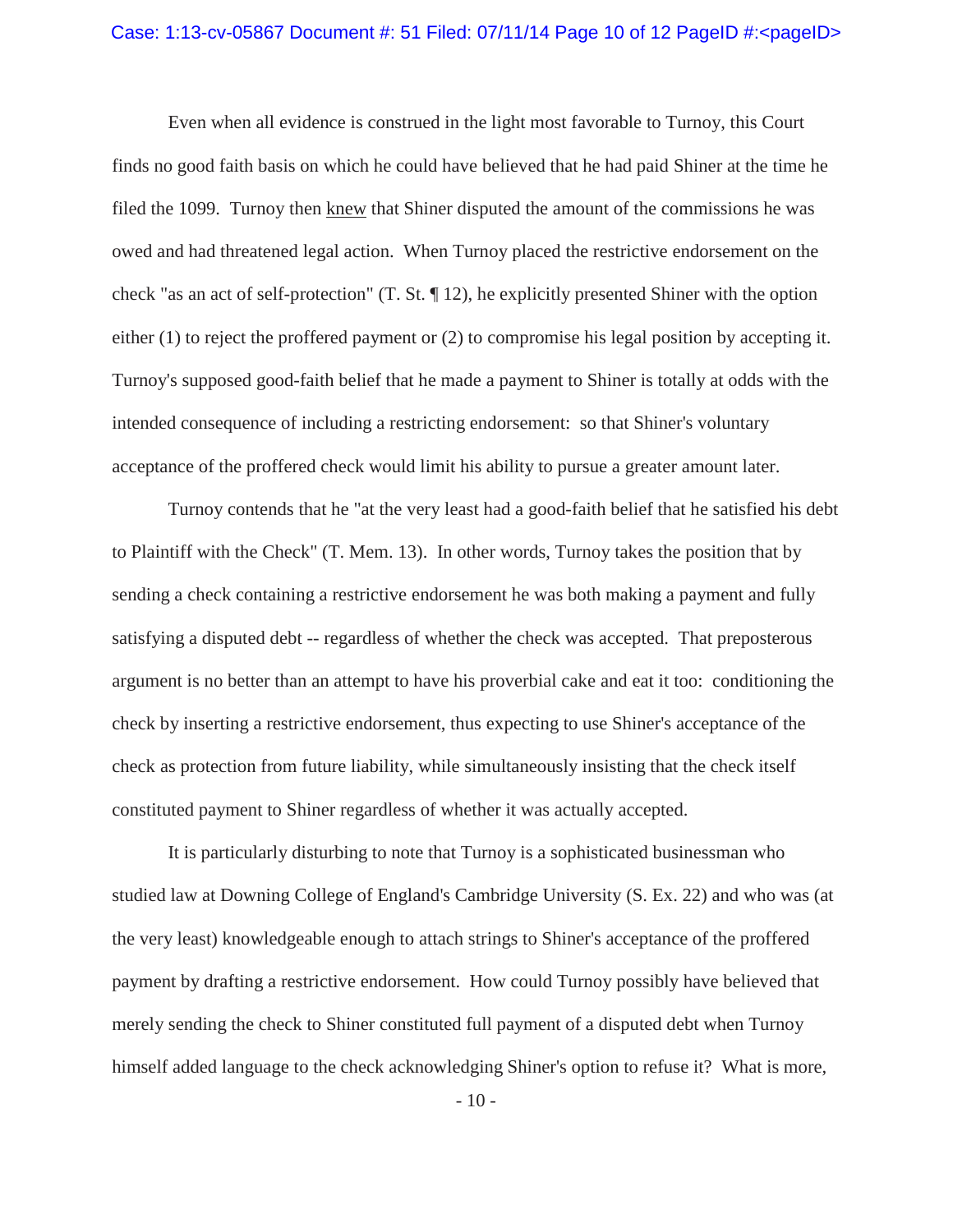before filing the 1099 Turnoy neither checked his bank account nor made any other effort to ascertain whether Shiner had actually deposited the check.

Finally, Turnoy's attempt to escape liability by asserting that he filed the 1099 based on his accountant's advice is a nonstarter because he did not first disclose all of the relevant information to Weisman. Reliance on the advice of a tax advisor can establish good faith only if each factor of the three part test defined in Neonatology Assocs., P.A., v. Comm'r, 115 T.C. 43 at \*99 (2000), aff'd 299 F.3d 221 (3d Cir. 2002), is met:

1) The adviser was a competent professional who had sufficient expertise to justify reliance, (2) the taxpayer provided necessary and accurate information to the adviser, and (3) the taxpayer actually relied in good faith on the adviser's judgment.

On that score the facts that Turnoy's check to Shiner contained a restrictive endorsement and was never deposited would certainly have been relevant to any competent professional's assessment of whether Turnoy had made a payment in 2012 obliging him to file a 1099. So Turnoy's failure to furnish Weisman with that "necessary and accurate information" directly negates the second element of the Neonatology test.

Moreover, under Treas. Reg.  $\S 1.6664-4(c)(1)(i)$  (emphasis added) a taxpayer cannot demonstrate good faith through reliance on an accountant's advice "if the taxpayer fails to disclose a fact that it knows, or reasonably should know, to be relevant to the proper tax treatment of an item." Even on the wholly improbable premise that Turnoy did not actually know that the restrictive endorsement he included with the check was relevant to the tax treatment of that payment, surely he should have known: Why include a restrictive endorsement in the first place if he did not know that it had at least some legal relevance? In sum, Turnoy cannot use his reliance on Weisman's advice to establish that he issued the 1099 in good faith.